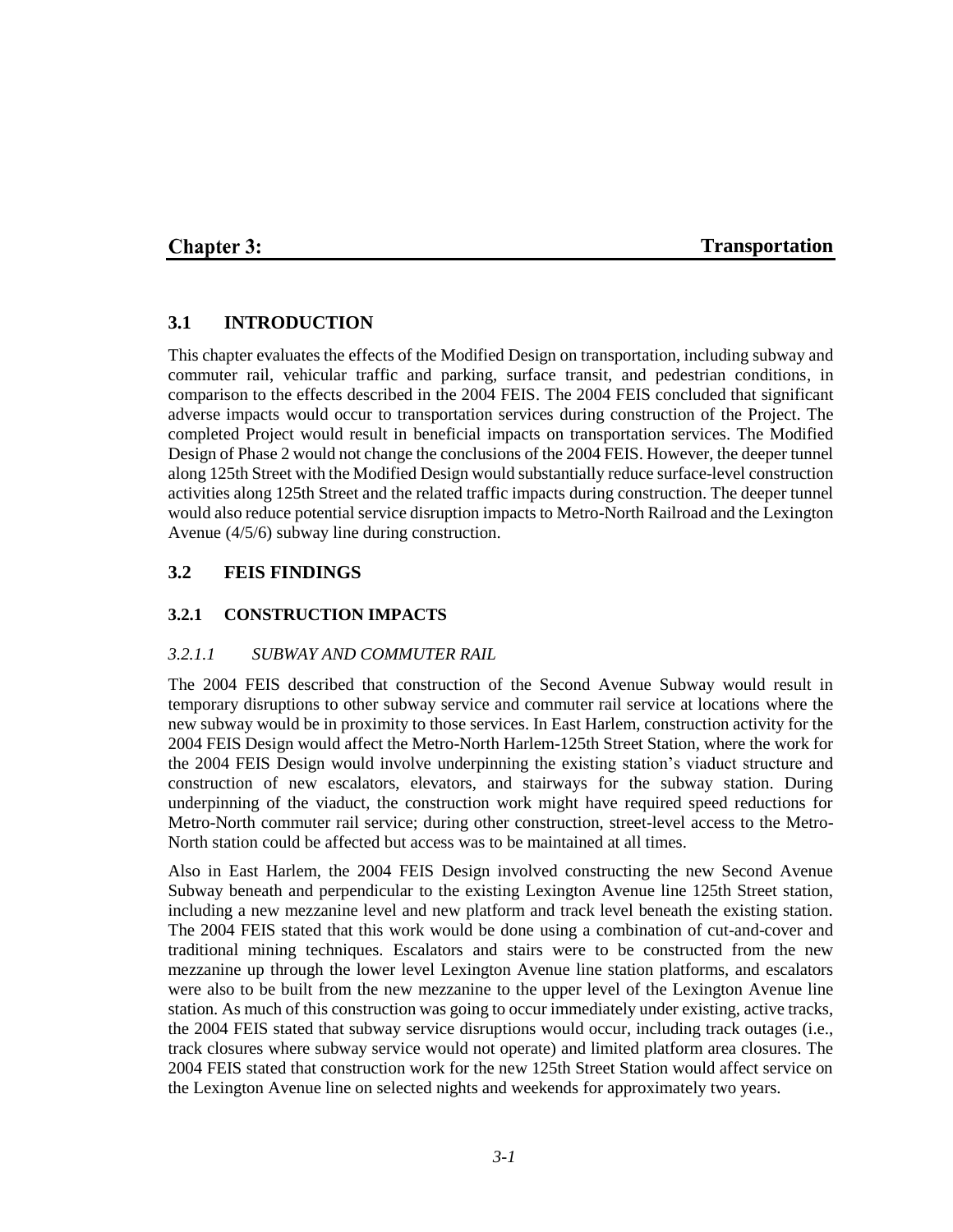### *3.2.1.2 VEHICULAR TRAFFIC AND PARKING*

In Chapter 5D, "Transportation—Vehicular Traffic," the 2004 FEIS described that construction of the new subway could result in significant traffic impacts due to lane closures along the alignment, diversion of through traffic away from congested construction areas, and an increase of traffic from construction vehicles. It stated that lane closures would be expected at station construction locations and at shaft/access sites, which may include spoils handling and removal enclosures, that may be constructed within or adjacent to Second Avenue. The 2004 FEIS described that up to half of the Second Avenue roadway width would be needed at station locations to accommodate subway construction activities, which would reduce the width of Second Avenue adjacent to construction zones to three 12-foot lanes in most locations. It also described that where stations are constructed on two-way streets, such as 125th Street, the roadway would be narrowed to one travel lane per direction, with two travel lanes at some locations. With the 2004 FEIS Design, the length of the station construction and staging area would be four to five block lengths at each location. On the major cross streets, generally all six travel lanes would remain open for traffic, but during specific short-term construction operations, a minimum of one lane in each direction would be open for traffic. It noted that for minor cross streets that intersect a construction zone, at least two of the three east/west travel lanes would generally remain open for traffic.

The 2004 FEIS also described the construction activities required for insertion of Tunnel Boring Machines (TBMs) and at shafts where tunnel spoils are removed and construction materials are supplied, and identified a site at 125th Street and Third Avenue in East Harlem that would be used to insert the TBMs used for the curved tunnel between Second Avenue and 125th Street. The TBM was to be removed from a shaft in Second Avenue at around 122nd Street.

The 2004 FEIS also noted that in addition to lane closures, the Second Avenue Subway construction would generate substantial truck traffic through the East Side of Manhattan for spoils removal from, and materials delivery to, the construction sites.

A detailed analysis of traffic impacts that would result from those lane closures in combination with the construction traffic expected at station sites was prepared (see Chapter 5D of the 2004 FEIS, "Transportation—Vehicular Traffic"). The 2004 FEIS evaluated traffic conditions during construction at six representative construction zones along the subway's 8.5-mile-long alignment, selected for analysis as representative, worst-case locations for construction impacts. Each selected analysis location included both a potential shaft site/spoils removal area and a new subway station, and therefore would result in a longer construction duration, potentially larger construction area, and more trucking activity than other sites.

One of the selected analysis locations was the 125th Street Station and Second Avenue spoils removal area. In this area, the 2004 FEIS analysis considered intersections between 124th and 128th Streets, between Madison and First Avenues. In the 125th Street Station construction area, the 2004 FEIS Design included cut-and-cover construction along 125th Street, including for the 125th Street Station, which would have required closing lanes on 125th Street. The 2004 FEIS analysis assumed that 125th Street would be narrowed to one travel lane per direction from Third to Park Avenue to accommodate the construction of the 125th Street Station. Also, Second Avenue between 126th and 127th Streets would be narrowed to three travel lanes southbound and one travel lane northbound in order to accommodate the construction of two underground storage tracks. For each of these construction zones, it was assumed that curbside parking, stopping, and bus stops within the construction areas along Second Avenue and 125th Street would be prohibited during the construction phase. Taxis that currently queue on 125th Street at Park Avenue, near the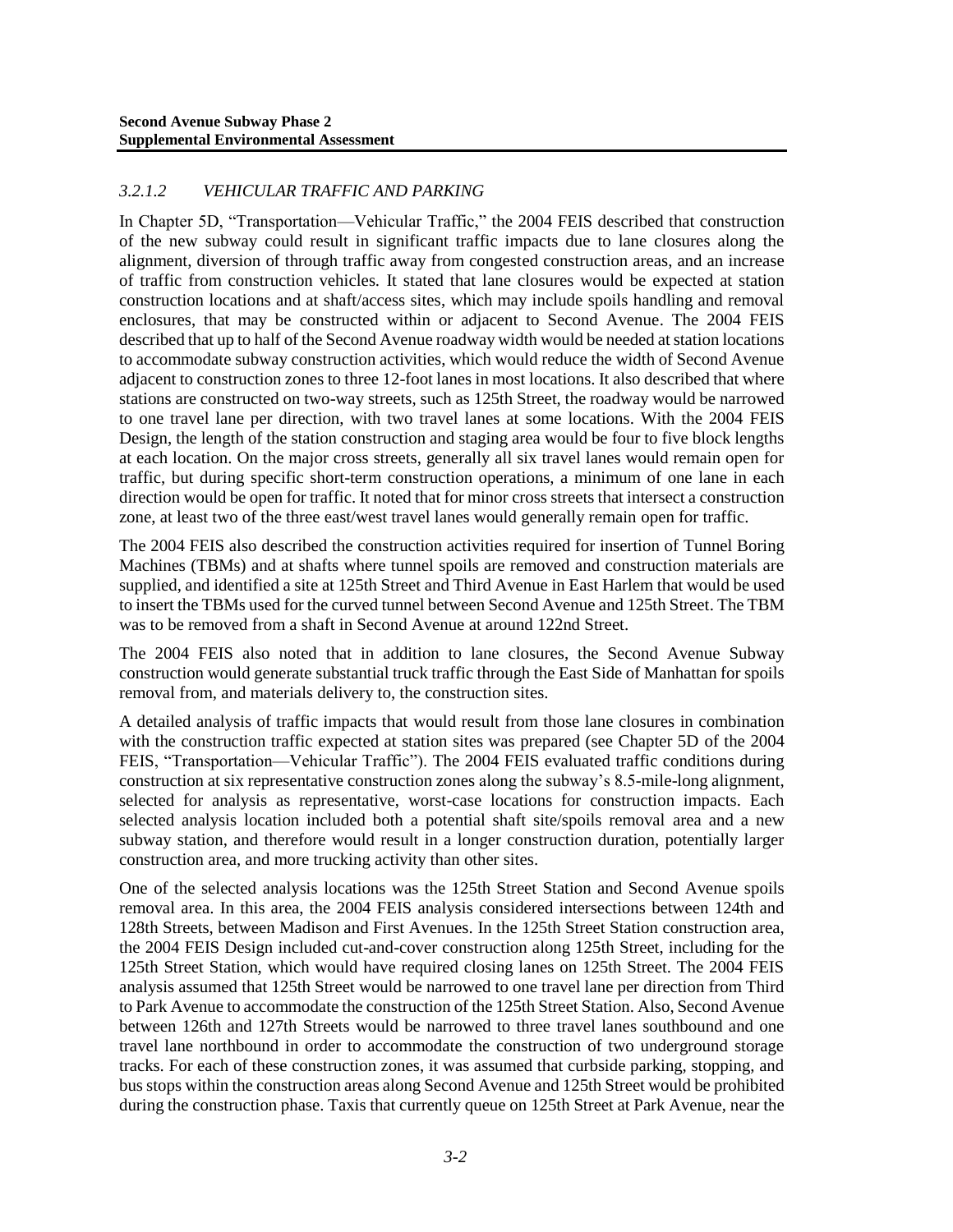Metro-North Harlem-125th Street Station, would therefore have to be relocated temporarily. The 2004 FEIS also identified a spoils removal site, at 125th Street and Third Avenue, that was predicted to bring additional truck traffic to this area associated with removing excavated materials from the 125th Street curve.

The 2004 FEIS concluded that significant adverse traffic impacts would occur during construction at all station construction sites. Impacts in the 125th Street Station area could largely be mitigated using standard mitigation measures such as signal timing changes, lane restriping, or parking restrictions. At 125th Street and Lexington Avenue and at 125th Street and Second Avenue, the 2004 FEIS also recommended restriping the streets to allow for additional travel lanes.

The mitigation identified in the 2004 FEIS consisted of measures that could be implemented during the construction period; however, a final determination of appropriate measures would have been made as the design advanced. The 2004 FEIS committed to a comprehensive area-wide traffic management and mitigation plan that would identify specific mitigation measures throughout construction. As is typically the case, MTA would prepare such a plan that would then be reviewed by an Interagency Traffic Management Task Force comprised of affected and responsible agencies (e.g., MTA/NYCT, the New York City Department of Transportation (NYCDOT), New York State Department of Transportation (NYSDOT), MTA Bridges and Tunnels). The Interagency Traffic Management Task Force would also consult with local Community Boards. The plan would typically include a comprehensive traffic monitoring program to evaluate traffic conditions continually so that traffic detours and mitigation measures could respond as effectively as possible to traffic patterns as they changed.

During the construction of Phase 1, MTA continuously coordinated with NYCDOT, other transportation agencies, and the Community Board to develop, implement, and monitor an areawide traffic management and mitigation plan.

The 2004 FEIS also described the loss of parking that would occur at each station location during construction activities. As noted in the 2004 FEIS, curbside parking spaces would be lost during construction on 125th Street, Second Avenue, and on side streets nearby. The 2004 FEIS analysis determined that available capacity exists throughout the area for displaced parkers in off-street parking garages and lots, and that an adequate parking supply would remain to meet demand, although it might not be as convenient as curbside spaces.

### *3.2.1.3 SURFACE TRANSIT*

The 2004 FEIS stated that bus service along Second Avenue (the M15 bus route) would be adversely affected the most by the Second Avenue Subway construction. This would include potential bus stop relocations outside of construction zones and delays to southbound service because of traffic congestion through the construction zones. Similarly, bus stops along 125th Street would need to be relocated outside of construction zones. In addition, the 2004 FEIS noted that congestion on Second Avenue might divert some motorists and bus riders to Lexington Avenue. As a result, additional delays may be experienced by Lexington Avenue buses due to the additional traffic and diverted riders from Second Avenue. The additional riders from Second Avenue would increase boarding and alighting times at bus stops, increase bus occupancy levels, and possibly increase travel times along this route.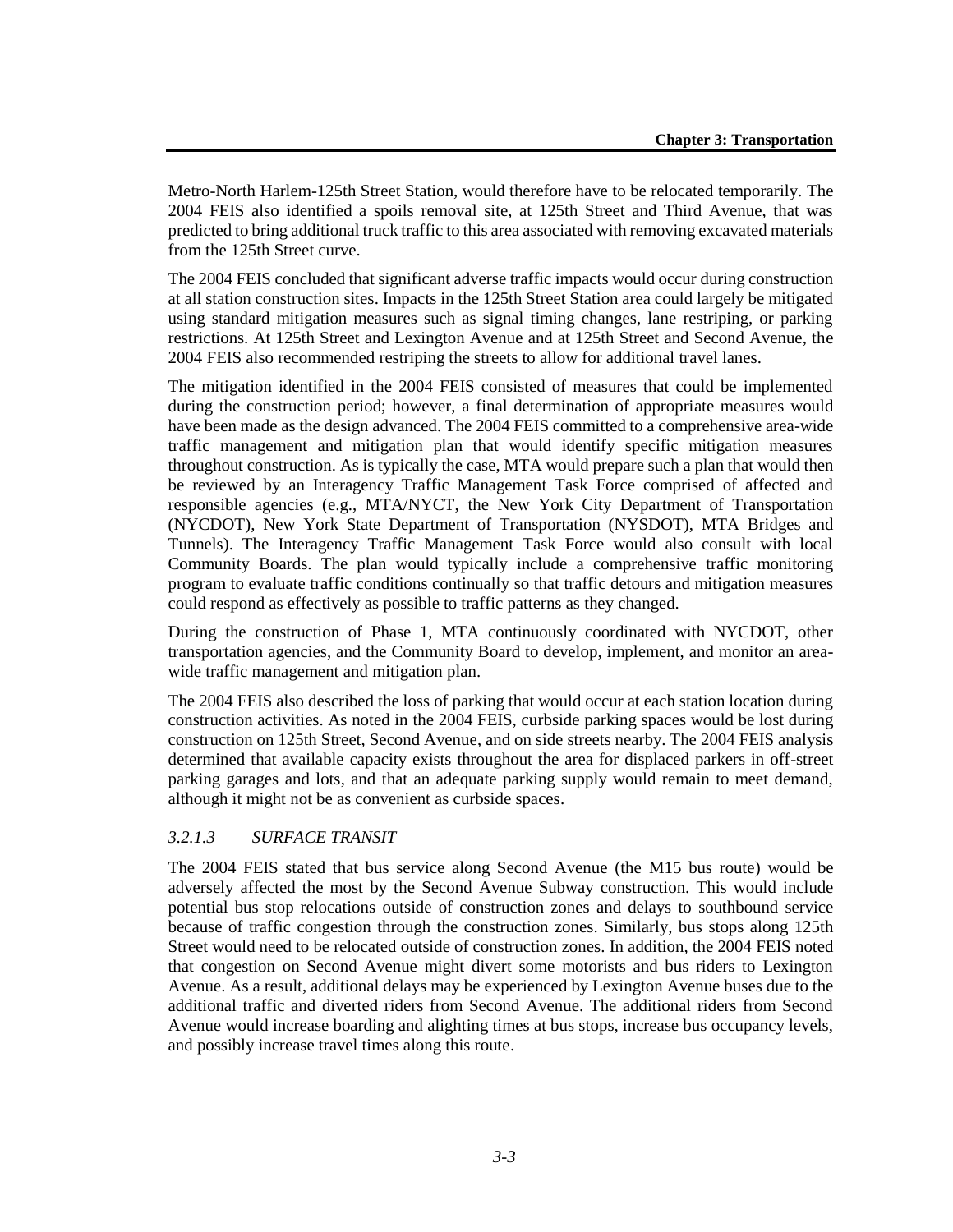# *3.2.1.4 PEDESTRIAN CONDITIONS*

The 2004 FEIS stated that sidewalks at least five feet wide would be maintained throughout the construction zones. Based on analysis methods at that time, the 2004 FEIS predicted that no impacts would have occurred if fewer than 650 pedestrians passed through the sidewalk location during a 15-minute period. The 2004 FEIS found that none of the sidewalk locations within the Phase 2 construction zones would be adversely impacted by construction of Phase 2 with the 2004 FEIS Design.

# **3.2.2 PERMANENT IMPACTS**

### *3.2.2.1 SUBWAY AND COMMUTER RAIL*

The 2004 FEIS described the benefits of the new Second Avenue Subway as a new transit service. As discussed in the 2004 FEIS, the new subway would greatly improve transit access for and provide links between communities on the Far East Side of Manhattan, from East Harlem to the Financial District. In addition, it noted, in East Harlem the extension of the Q service via the Second Avenue line would create for the first-time a one-seat ride from East Harlem to West Midtown. The new service would also help to reduce crowding on the Lexington Avenue line as transit riders, including Metro-North commuters, switch to the new line.

The 2004 FEIS predicted that one of the highest volume transfer movements on the new Second Avenue line would occur at the 125th Street Station, where a total of about 12,700 passengers were predicted to transfer between the Lexington Avenue line and the Second Avenue line in the AM peak hour. It noted that while transfer connections on the new system would be designed to achieve satisfactory conditions, one possible exception was the transfer at the new 125th Street Station, where most of the transferring passengers (nearly 11,800) would transfer from the Lexington Avenue line to the Second Avenue Subway line in the AM peak hour. The 2004 FEIS noted that the constraints of the existing Lexington Avenue line platform width, stair layout, and uneven bi-directional flow may make it difficult to achieve better than borderline satisfactory conditions, although the transfer will be made as attractive as possible.

### *3.2.2.2 VEHICULAR TRAFFIC AND PARKING*

The 2004 FEIS did not include a quantitative traffic analysis for the operational condition. The 2004 FEIS predicted that traffic operations would be the same or slightly better with the subway than without it due to improved transit accessibility.

The 2004 FEIS noted that once the Second Avenue Subway is operating, there would be little if any change to the number of curb spaces available throughout the Project corridor, except potentially some minor loss of curb spaces immediately adjacent to new subway station locations. At the 116th Street Station, it was noted that a secondary station entrance at the southeast corner of Second Avenue and 118th Street could be widened into the parking lane on 118th Street and displace three to four curbside parking spaces, which could also potentially displace three to four spaces on the southwest corner in order to channelize eastbound 118th Street traffic.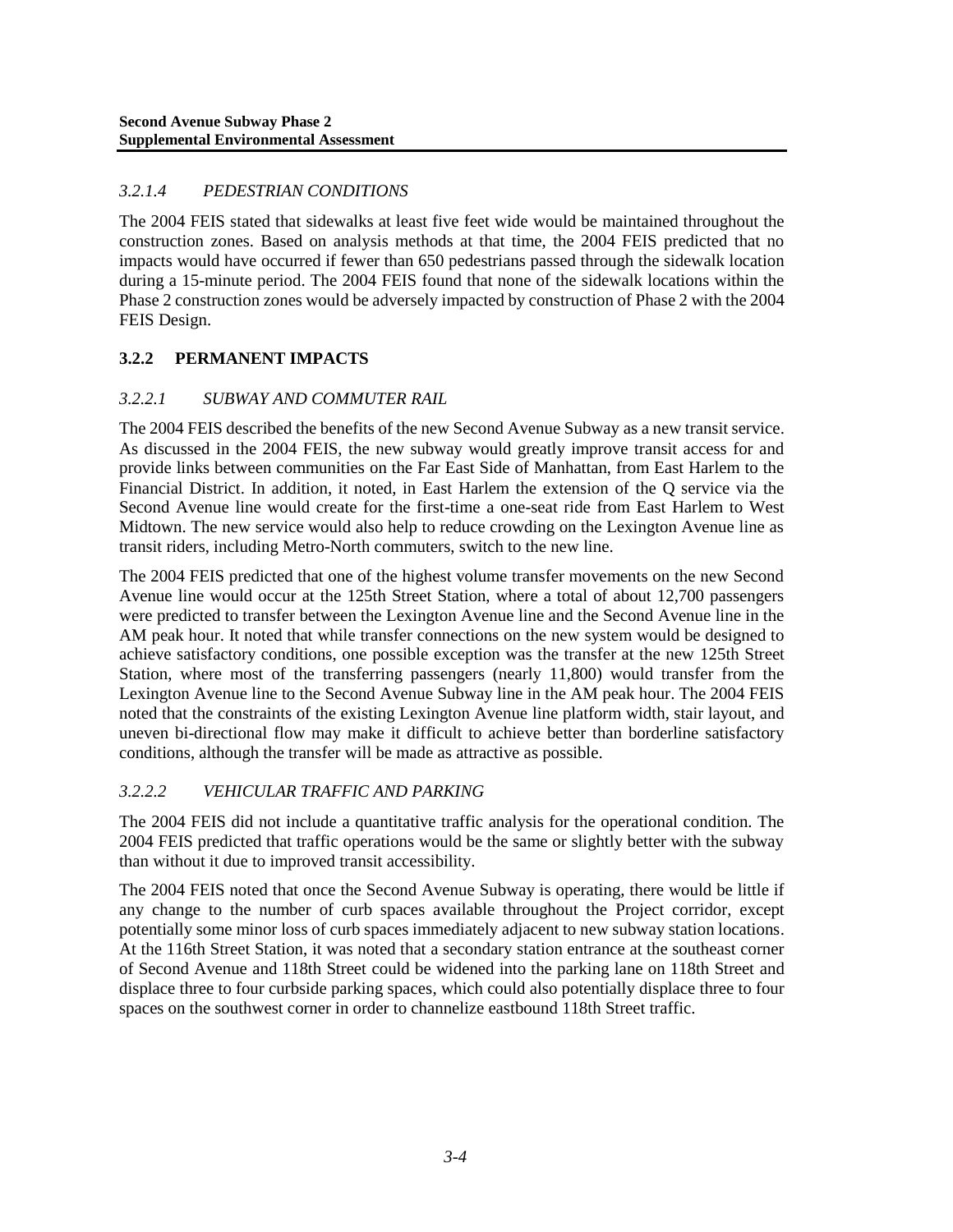### *3.2.2.3 SURFACE TRANSIT*

The 2004 FEIS noted that once the Second Avenue Subway is operational, bus services would continue in the corridor but bus ridership on the north-south bus routes would be reduced with the faster, higher-capacity subway service in place.

# *3.2.2.4 PEDESTRIAN CONDITIONS*

The 2004 FEIS examined pedestrian elements at representative station locations along the 8.5 mile long Project alignment. The analysis locations were selected because they either represented stations with higher street entrance/exit volumes, or would be located in areas with existing onstreet pedestrian conditions that were likely to be impacted by additional pedestrian volumes. In East Harlem, the 125th Street Station was evaluated for effects on pedestrian conditions, including pedestrian elements on 125th Street at both Lexington Avenue and Park Avenues. The 2004 FEIS analysis concluded that pedestrian conditions would improve at corners and crosswalks at the 125th Street and Lexington Avenue intersection, but adverse impacts would result at the north and south crosswalks of 125th Street and Park Avenue. The specific impacts and recommended mitigation measures were identified as follows:

- North crosswalk of 125th Street across southbound Park Avenue during the AM peak hour. This impact could be mitigated by widening the painted striped crossing zone by four feet to provide more designated space for safe pedestrian crossing.
- South crosswalk of 125th Street across southbound Park Avenue during the AM and PM peak hours. This impact could be mitigated by widening the painted striped crossing zone by six feet to provide more designated space for safe pedestrian crossing.

The 2004 FEIS committed to ongoing coordination in the planning of station entrances as follows:

- As preliminary engineering continues, MTA will discuss specific entrance locations with the community.
- Planning for station entrance locations was to consider on-street pedestrian conditions before any station plans were finalized, and if adverse impacts were predicted, MTA was to consider a variety of potential mitigation measures, including widening the striped area of designated crosswalks, relocating street furniture, and creating sidewalk bump-outs.

### **3.3 UPDATE OF BACKGROUND CONDITIONS**

Since the 2004 FEIS, East Harlem has seen substantial new development, much of which was predicted in the 2004 FEIS. An Environmental Impact Statement (EIS) was prepared by New York City in 2017 for an area-wide rezoning in East Harlem. To support the traffic analyses conducted for that EIS, the City of New York's traffic consultants collected updated background information with respect to traffic. MTA and the City established an agreement to share these data for purposes of the updated traffic analyses in this Supplemental EA (as discussed in Section 3.4 below).

Also since the 2004 FEIS, MTA has opened Phase 1 of the Second Avenue Subway and has implemented its Select Bus Service (SBS) program, which includes the M15 route along First and Second Avenues and the M60 route that operates on 125th Street between Columbia University and LaGuardia Airport. NYCDOT has rapidly expanded bicycle routes through the city, including a protected bicycle lane along Second Avenue. In addition, Citi Bike, New York City's provider of bike-sharing infrastructure, announced in September 2017 a planned expansion from 96th Street to 130th Street in East Harlem.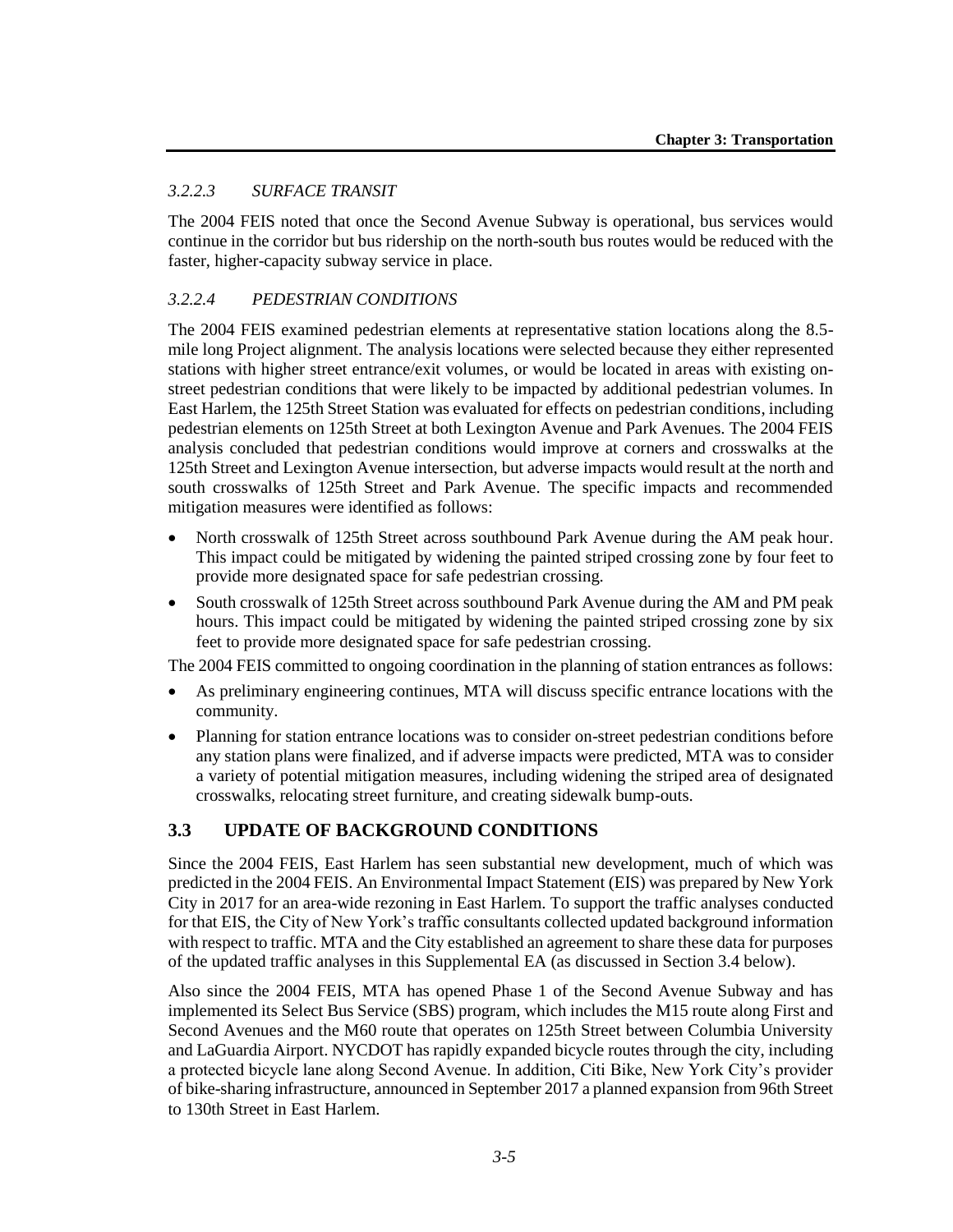# **3.4 PHASE 2 MODIFIED DESIGN—CHANGES IN IMPACTS**

# **3.4.1 CONSTRUCTION IMPACTS**

## *3.4.1.1 SUBWAY AND COMMUTER RAIL*

With the Modified Design, the temporary disruptions to other subway service and commuter rail service would be reduced in comparison to those of the 2004 FEIS Design.

At the Metro-North Harlem-125th Street Station, the potential for disruptions to Metro-North service on the Park Avenue viaduct would be reduced with the Modified Design, because the Modified Design would not involve cut-and-cover construction directly beneath the viaduct and would not require underpinning or support of its columns.

The Modified Design would also reduce the construction-period impacts to the Lexington Avenue line at the 125th Street Station in comparison to the 2004 FEIS Design, because the Modified Design would involve mining the new tunnel and station farther below the existing station rather than excavating from the surface to build a new station directly beneath and around the existing station as was proposed for the 2004 FEIS Design. Construction-related risk and the potential need for track outages would be greatly reduced. With the Modified Design, construction impacts to the Lexington Avenue line would be limited to the areas where the new connections are made. These would be at the two new entrances on Lexington Avenue, the two new transfer stairs to the lower platform level, and stair modifications between the lower and upper platform levels. The work would involve structural modifications to provide for new openings into the subway station structure, underpinning of the existing lower level columns where the new transfer stairs are located, and structural reframing for the stair modifications.

### *3.4.1.2 VEHICULAR TRAFFIC AND PARKING*

A new traffic analysis has been prepared to evaluate conditions during the construction of Phase 2 of the Second Avenue Subway with the Modified Design. Whereas the 2004 FEIS looked only at representative worst-case locations near the 125th Street Station area, the new analysis considers locations near all three Phase 2 stations—106th Street, 116th Street, and 125th Street. Traffic counts were conducted in May 2017, and information from the *East Harlem Rezoning Draft Environmental Impact Statement* (April 2017) was used to project future 2024 conditions, which is considered the midpoint of the construction period. Detailed information on this analysis is included in **Appendix A** and summarized below.

As described in Chapter 2, "Description of Phase 2 Modified Design," the Modified Design would primarily use mining techniques to construct the 125th Street Station, as opposed to the cut-andcover construction proposed for the 2004 FEIS Design. There would be some trucking activity to remove spoils from this area, but with a substantial reduction in excavation, this would be a less disruptive operation than was predicted in the 2004 FEIS.

Because of the changed background conditions, changes in projected future growth, and changes in analysis methodologies and software, it is not practical to compare the results on an intersection by intersection basis. The analysis conducted for the Modified Design considers 16 locations near the Phase 2 stations. The analysis identifies six intersections that would be adversely impacted during construction. Standard measures would mitigate these impacts to the extent feasible, but it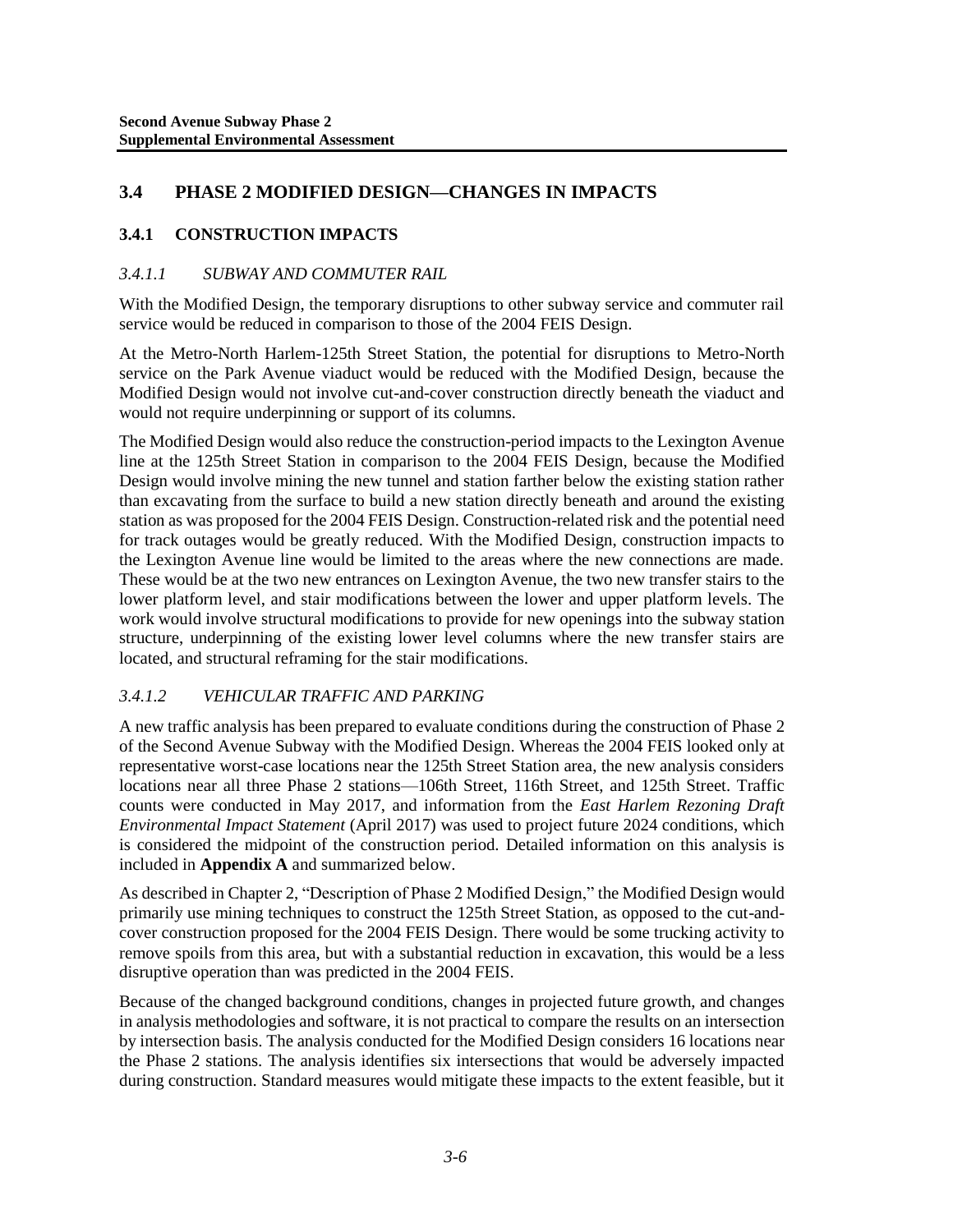may not be possible to fully maintain traffic levels of service at the same levels as without construction (i.e., No Build conditions) at some locations.

MTA remains committed to a comprehensive area-wide traffic management and mitigation plan during construction of Phase 2. The plan will identify the specific means to mitigate construction period traffic impacts, and the implementation of the plan will be coordinated with NYCDOT, NYSDOT, and MTA Bridges and Tunnels. The plan will include a comprehensive traffic monitoring program, to continually evaluate traffic conditions so that traffic detours and mitigation measures respond effectively to traffic patterns as they change.

### *3.4.1.3 SURFACE TRANSIT*

MTA will maintain bus service on 125th Street and Second Avenue during construction of Phase 2 (including the Select Bus Service routes that have been implemented since 2004), but it may need to relocate bus stops to nearby sidewalk areas to avoid certain construction zones. Extension of the tail tracks farther west along 125th Street with an associated ancillary facility in the Modified Design may require relocation of an additional bus stop during construction. However, use of mining techniques along 125th Street with the Modified Design rather than previously planned cut-and-cover construction would reduce surface-level impacts in this corridor and reduce construction-related impacts to bus services. Construction of Phase 2 would necessitate the temporary closure of sections of the protected bicycle lane on Second Avenue, which was created since 2004. MTA would coordinate this closure with NYCDOT to provide alternate routes or facilities for cyclists.

#### *3.4.1.4 PEDESTRIAN CONDITIONS*

MTA will maintain sidewalks of at least five feet wide through the Phase 2 construction zones, which would be sufficient at most locations to accommodate pedestrian flows. On 125th Street between Park and Lexington Avenues, projected pedestrian flows require a wider sidewalk to avoid a potential impact to pedestrians flow. In this area, MTA will provide a minimum of seven feet of width, which would avoid an adverse impact.

#### **3.4.2 PERMANENT IMPACTS**

#### *3.4.2.1 SUBWAY AND COMMUTER RAIL*

Overall, with either the 2004 FEIS Design or the Modified Design, Phase 2 of the new Second Avenue Subway would introduce a new transit service that would provide access and transit options in a community that currently has only one rapid transit option. All stations would be fully accessible in accordance with the Americans with Disabilities Act (ADA), with elevators and escalators at each station within the entrance buildings.

Like the 2004 FEIS Design, the 125th Street Station in the Modified Design would provide direct transfers to the existing Lexington Avenue (4/5/6) subway station and provide connection to the Metro-North Harlem-125th Street Station. The Modified Design has been developed to provide for the additional capacity, and optimized to better distribute those transfers along both the Second Avenue Subway mezzanine and the Lexington Avenue line platforms. As described in Chapter 2 of this EA, "Description of Phase 2 Modified Design," Section 2.3.3.4.4, MTA is evaluating two possible configurations for passenger transfer between the new 125th Street Station and the Lexington Avenue line 125th Street station and will select the final option as design advances.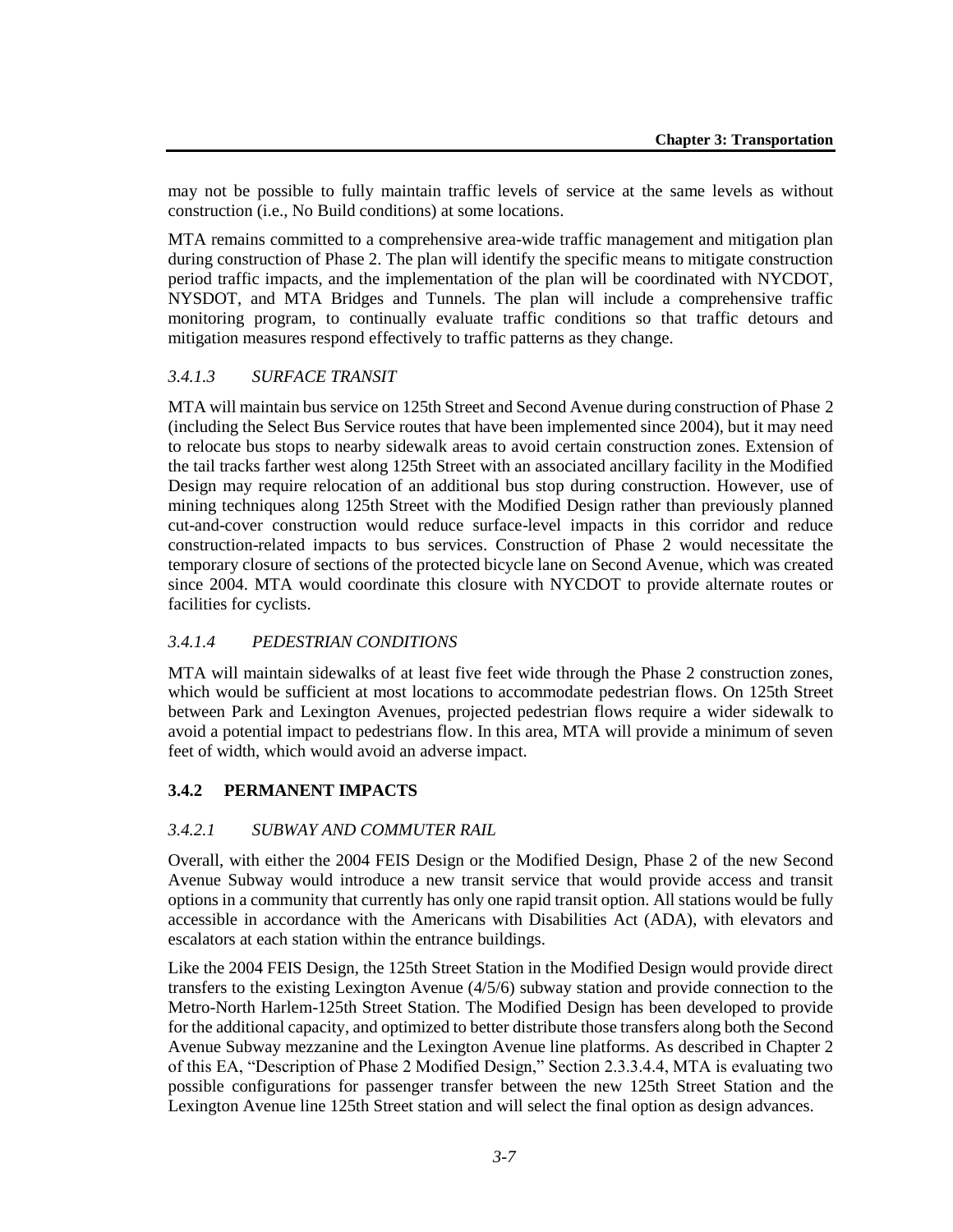### *3.4.2.2 VEHICULAR TRAFFIC, PARKING, AND SURFACE TRANSIT*

Operation of the Modified Design for Phase 2 of the Second Avenue Subway would not meaningfully alter traffic, parking, or surface transit conditions in the study area. Therefore, a traffic analysis is not warranted and was not prepared.

## *3.4.2.3 PEDESTRIAN CONDITIONS*

A new pedestrian analysis was prepared to assess conditions upon completion of Phase 2 with the Modified Design. The analysis considers the effects of subway passengers entering and leaving the new subway stations on pedestrian flows on sidewalks and at corners and crosswalks near the proposed station entrances. The volumes of existing pedestrians at these locations were observed and counted in May 2017. In addition, future conditions were projected assuming the development projected to occur as a result of the East Harlem Rezoning is in place, based on information from *the East Harlem Rezoning Draft Environmental Impact Statement* (April 2017). As noted earlier, the new station entrances would include escalators, stairs, and elevators within the off-street entrances. Sidewalk entrances, including elevators in the sidewalks, are not proposed.

Since the 2004 FEIS, NYCDOT has installed curb extensions at Park Avenue and 125th Street. The curb extensions increase curb space and shorten the length of the adjacent crosswalks. This improves safety conditions by decreasing the distance that pedestrians must cross. However, the reduction in crosswalk area decreases the space available for pedestrians in terms of square footage per pedestrian in the crosswalk.

Based on the updated pedestrian analysis, the Modified Design would result in adverse impacts to pedestrian flows at four crosswalks—two near the 106th Street Station and two near the 125th Street Station:

- East crosswalk of Second Avenue across East 106th Street during the AM, midday, and PM peak hours;
- East crosswalk of Second Avenue across East 108th Street during the AM and PM peak hours;
- North crosswalk of 125th Street across southbound Park Avenue during the AM and PM peak hours; and
- South crosswalk of 125th Street across southbound Park Avenue during the AM, midday, and PM peak hours.

Similar to the impacts identified in the 2004 FEIS, these impacts could be mitigated by widening the painted striped crossing zone to provide more designated space for safe pedestrian crossing.

MTA remains committed to ongoing coordination in the planning of station entrances, as described in the 2004 FEIS. In particular, as design advances, MTA will discuss specific entrance locations with the community. In addition, planning for station entrance locations will consider on-street pedestrian conditions before any station plans are finalized, and if adverse impacts will result, MTA will implement mitigation measures to reduce pedestrian crowding, potentially including widening the painted area designated for crosswalks, relocating street furniture, and creating sidewalk bump-outs to increase pedestrian space.